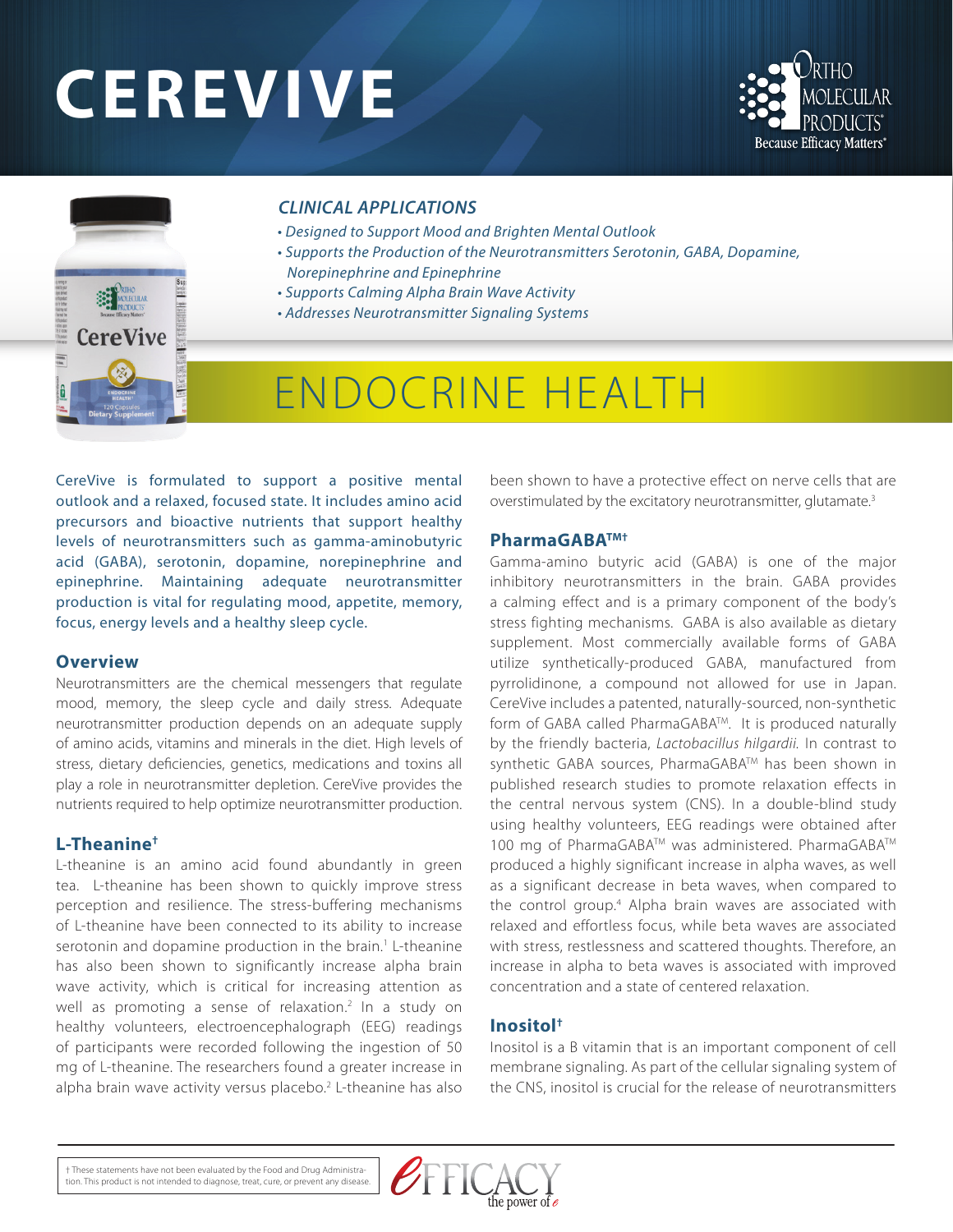from within the nerve cells. A deficiency of inositol can affect brain signaling, resulting in inadequate neurotransmitter release causing irritability, worry and restlessness.<sup>5</sup>

#### **5-HTP†**

5-Hydroxytryptophan (5-HTP) is an amino acid intermediate that is directly converted into the mood-regulating neurotransmitter, serotonin. Maintaining a healthy serotonin level is important regulating appetite and sleep cycle and for supporting a sense of calmness.<sup>9</sup> As a dietary supplement, 5-HTP is produced naturally from the seeds of the African plant, *Griffonia simplifolia.* In contrast to L-tryptophan, 5-HTP provides efficient conversion into serotonin because it does not need prior conversion by tryptophan hydroxylase.<sup>8</sup>

#### **L-Tyrosine†**

L-tyrosine is an amino acid precursor to the neurotransmitters dopamine, norepinephrine and epinephrine. These neurotransmitters help regulate mood, memory and concentration. L-tyrosine is able to cross the blood-brain barrier by the large neutral amino acid (LNAA) carrier system that is present in brain capillaries. Supplementation with L-tyrosine helps to increase the concentration of available tyrosine and reduce competition among similar amino acids.<sup>8</sup> Once taken up by nerve cells, tyrosine is converted to L-dopa, then to dopamine. Dopamine is either used as a neurotransmitter or as a precursor to produce norepinephrine and epinephrine.<sup>8</sup>

#### *Mucuna pruriens***†**

*Mucuna pruriens*, commonly known as Velvet bean, contains standardized doses of L-dopa. L-dopa is the direct precursor to the neurotransmitter dopamine, which helps maintain a positive mental outlook, and motivation. It is also important for supporting cognitive function. Supplementation with *M. pruriens* has been shown to support neurotransmitter production. In a study of 75 men, *M. pruriens* supplementation significantly improved dopamine, norepinephrine and epinephrine levels compared to the control group.<sup>9</sup>

#### **Micronutrients†**

CereVive contains several nutrients that are required in synthesis pathways for the neurotransmitters serotonin, GABA, dopamine, norepinephrine and epinephrine. This includes 5-methyltetrahydrofolate (5-MTHF), vitamin B6, vitamin C, zinc and magnesium.<sup>10</sup> 5-MTHF is the biologically active form of the B vitamin folic acid, which is vital to supporting proper mood regulation.<sup>11</sup> 5-MTHF works together with B12 as methyl group donor. Methyl (CH3) group donation is important for maintaining neurotransmitter synthesis. Magnesium is a mineral that calms the nervous system by binding to glutamate receptors, which reduces excitatory

neurotransmitter activity.12 The combination of the minerals zinc and magnesium helps reduce glutamate to non-toxic levels, providing significant neuroprotection.<sup>12</sup>

#### **Directions**

4 capsules taken 1-2 times per day on an empty stomach or as recommended by your health care professional.

#### **Does Not Contain**

Wheat, gluten, soy, animal or dairy products, fish, shellfish, peanuts, tree nuts, egg, artificial colors, artificial sweeteners or preservatives.

#### **Cautions**

If you are pregnant, nursing or taking any medications for depression or anxiety, consult your health care professional before taking this product.

## **Supplement Facts**

Serving Size 4 Capsules Servings Per Container 15 & 30

| 4 capsules contain                                                                           | <b>Amount Per</b><br>Serving | % Daily<br>Value |
|----------------------------------------------------------------------------------------------|------------------------------|------------------|
| Vitamin C (as Ascorbic Acid USP)                                                             | 50 mg                        | 56%              |
| Niacin (as Niacinamide USP)                                                                  | $10 \text{ mg}$              | 63%              |
| Vitamin B6 (as Pyridoxal-5'-Phosphate)                                                       | 10 <sub>mg</sub>             | 588%             |
| Folate (from 400 mcg as Quatrefolic® (6S)-5-<br>Methyltetrahydrofolic acid glucosamine salt) | 680 mcg DFE                  | 170%             |
| Vitamin B12 (as Methylcobalamin)                                                             | 200 mcg                      | 8,333%           |
| Magnesium (as DiMagnesium Malate)                                                            | 75 mg                        | 18%              |
| Zinc (as TRAACS® Zinc Bisglycinate Chelate)                                                  | 5 <sub>mg</sub>              | 45%              |
| <b>Inositol NF</b>                                                                           | 1 <sub>g</sub>               | $\star$          |
| L-Tyrosine USP                                                                               | 400 mg                       | $\star$          |
| Mucuna Pruriens Extract (Standardized<br>to contain 10% L-Dopa)                              | 400 mg                       | ÷                |
| 5-HTP (5-Hydroxytryptophan)<br>(from Griffonia simplicifolia (Seed))                         | 150 mg                       | $\star$          |
| L-Theanine (Suntheanine®)                                                                    | 100 mg                       | $\star$          |
| Gamma Aminobutyric Acid (PharmaGABA™)                                                        | $100 \text{ mg}$             | $\star$          |
| * Daily Value not established                                                                |                              |                  |

**ID# 830060 60 Capsules ID# 830120 120 Capsules**

### **Suntheanine**®

Suntheanine® is a registered trademark of Taiyo International, Inc.